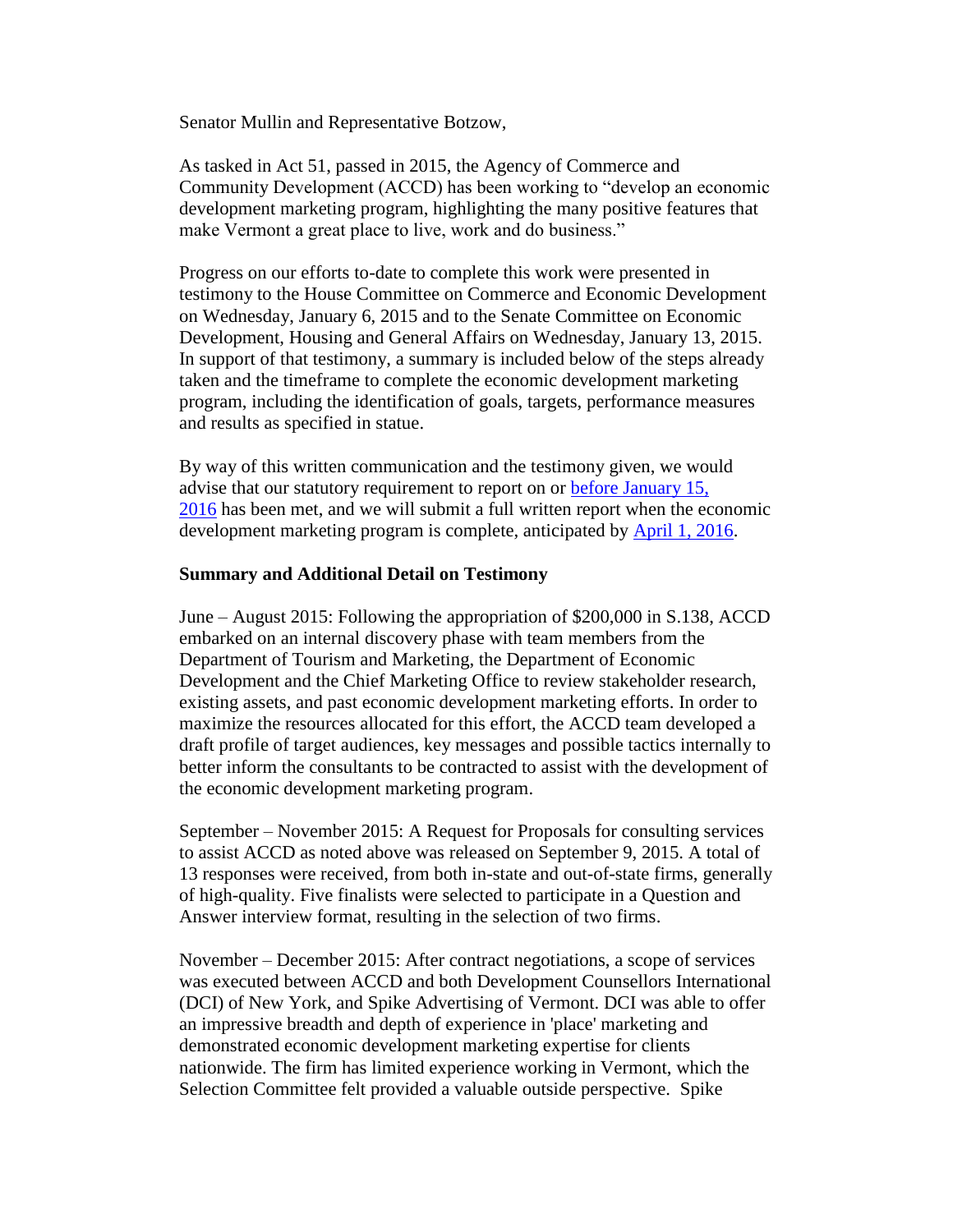Advertising was able to offer a breadth and depth of experience in marketing the Vermont brand and in working with State entities to define and articulate target audiences and key messages -- and provided an equally valuable in-state perspective and sensibility. With such complementary skills to bring to the project, the Selection Committee unanimously agreed that offering a contract to both firms would provide the best possible outcome to the State; as well as the best value, as the total value of the two contracts (\$60,000) was less than budgets proposed by other finalists.

July - December 2015: To act on a potential strategy already identified, the ACCD team began to capture some of Vermont's success stories through a series of video profiles. The best channels for distributing these videos will be identified in the final economic development marketing plan, but can also be viewed through the following links:

- · Vermed [\(https://youtu.be/JrSfJBhdeaE\)](https://youtu.be/JrSfJBhdeaE)
- · Chroma Technology [\(https://youtu.be/lAxBUuFmu7A\)](https://youtu.be/lAxBUuFmu7A)
- Logic Supply [\(https://youtu.be/H\\_Gr8NW97KU\)](https://youtu.be/H_Gr8NW97KU)
- Fresh Tracks' Road Pitch [\(https://youtu.be/vk6iRHoBKOM\)](https://youtu.be/vk6iRHoBKOM)

January – February 2016: Phase One (Discovery) of the work of the consultants' is [due by February 15, 2016](x-apple-data-detectors://11/) and includes:

> Analysis of the internal discovery work by ACCD, to determine merits and gaps;

A stakeholder engagement immersion tour and interviews to capture the perceived barriers to and opportunities for economic development in the state;

· A media audit of national press, to determine what is and what isn't being written about Vermont;

Three internal and external surveys, of stakeholders, corporate executives and young professionals, respectively, to determine baseline perceptions.

February 2016: Based on the results of the discovery work, Phase Two of the consultants work will include the prioritization of target audiences and the development of key messages for top priority audiences. Deliverables for Phase Two due are by [March 1, 2016.](x-apple-data-detectors://12/)

March 2016: Based on the Discovery and Key Message Development phases, the Contractors will be developing a three-year economic development marketing plan, to include:

Communication goals and objectives;

Identification and prioritization of strategies and tactics for reaching target audiences;

Development of a metrics system and dashboard to measure outcomes of all proposed activities;